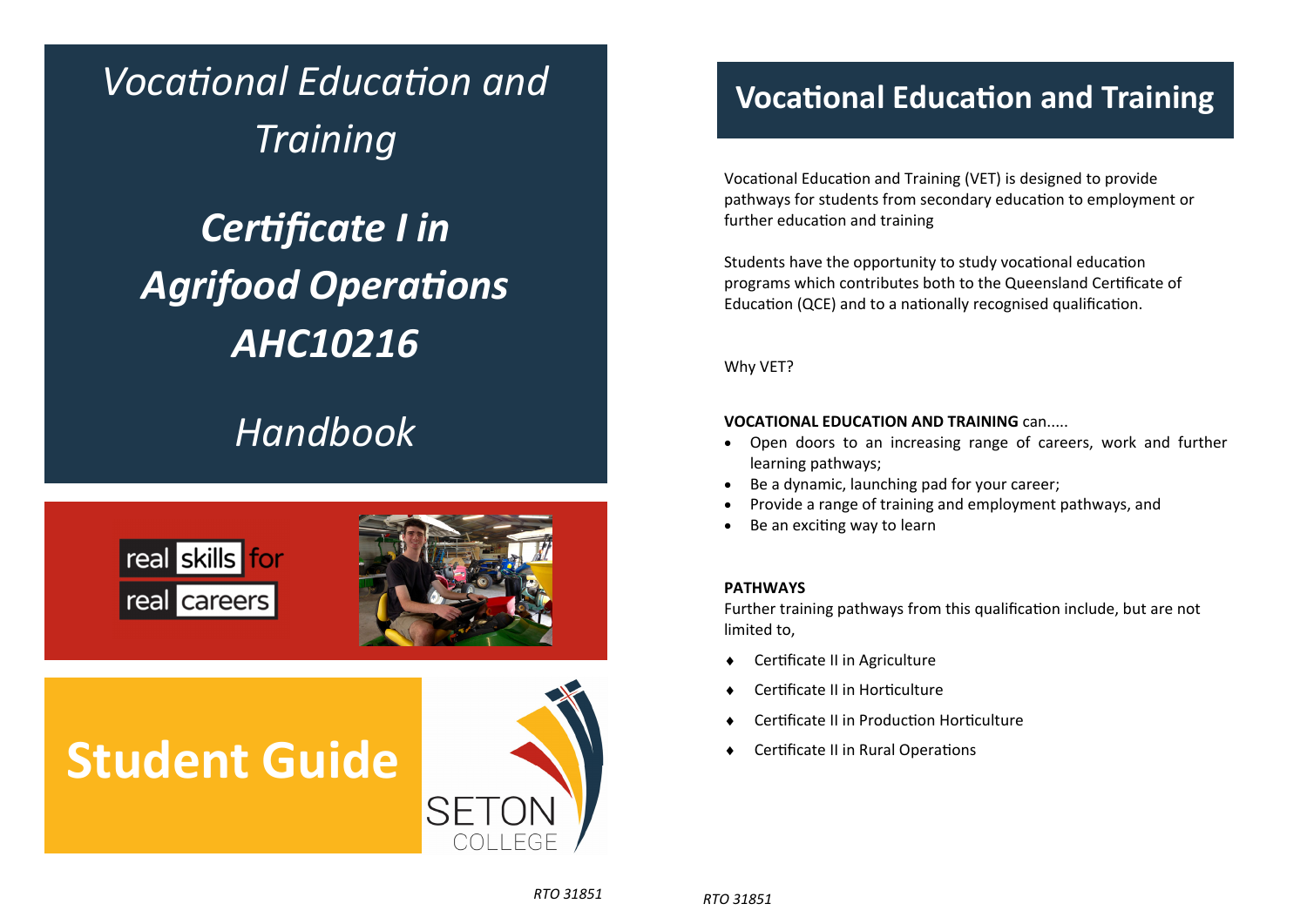## **Content**

| Certificate I in Agrifood Operations Overview<br>Overview                                                      | 4 | <b>COURSE OVERVIEW / JOB ROLES</b><br>This qualification is an entry-leve<br>the agriculture, horticulture and<br>tries. It allows individuals to deve<br>for work. They may undertake a<br>sion. The range of technical skills |  |
|----------------------------------------------------------------------------------------------------------------|---|---------------------------------------------------------------------------------------------------------------------------------------------------------------------------------------------------------------------------------|--|
| Job Roles<br><b>Entry Requirements</b><br>Fees<br>Queensland Certificate of Education                          |   |                                                                                                                                                                                                                                 |  |
| <b>Qualification Information</b>                                                                               | 5 | <b>ENTRY REQUIREMENTS</b>                                                                                                                                                                                                       |  |
|                                                                                                                |   | There are no formal qualification                                                                                                                                                                                               |  |
|                                                                                                                |   | Students agree to undertake the f                                                                                                                                                                                               |  |
| Delivery and Assessment<br><b>Program Duration</b><br>Mode of Delivery<br>Assessment<br><b>Work Experience</b> | 6 | Attend and participate in all<br>Participate in workplace task<br>Comply with code of conduct<br>safety matters                                                                                                                 |  |
|                                                                                                                |   | <b>FEES</b>                                                                                                                                                                                                                     |  |
| Certification                                                                                                  |   | There are no additional costs inv                                                                                                                                                                                               |  |

- Certificate / Statement of Attainment
- USI Number
- Credit Transfer
- Recognition of Prior Learning (RPL)

### **Certificate I in Agrifood Operations AHC10216**

#### **COURSE OVERVIEW / JOB ROLES**

el qualification aimed at individuals entering conservation and land management induselop basic skills and knowledge to prepare range of simple tasks under close superviand knowledge is limited.

entry requirements.

following:

- training and assessment
- ks to employer expectations
- t requirements, directions on work, health and

There are no additional costs involved in this course

#### **CREDIT FOR QUEENSLAND CERTIFICATE OF EDUCATION (QCE)**

Potential 2 points towards QCE

*NOTE: Only 2 CerƟficate I courses can contribute towards QCE points* 

*RTO 31851*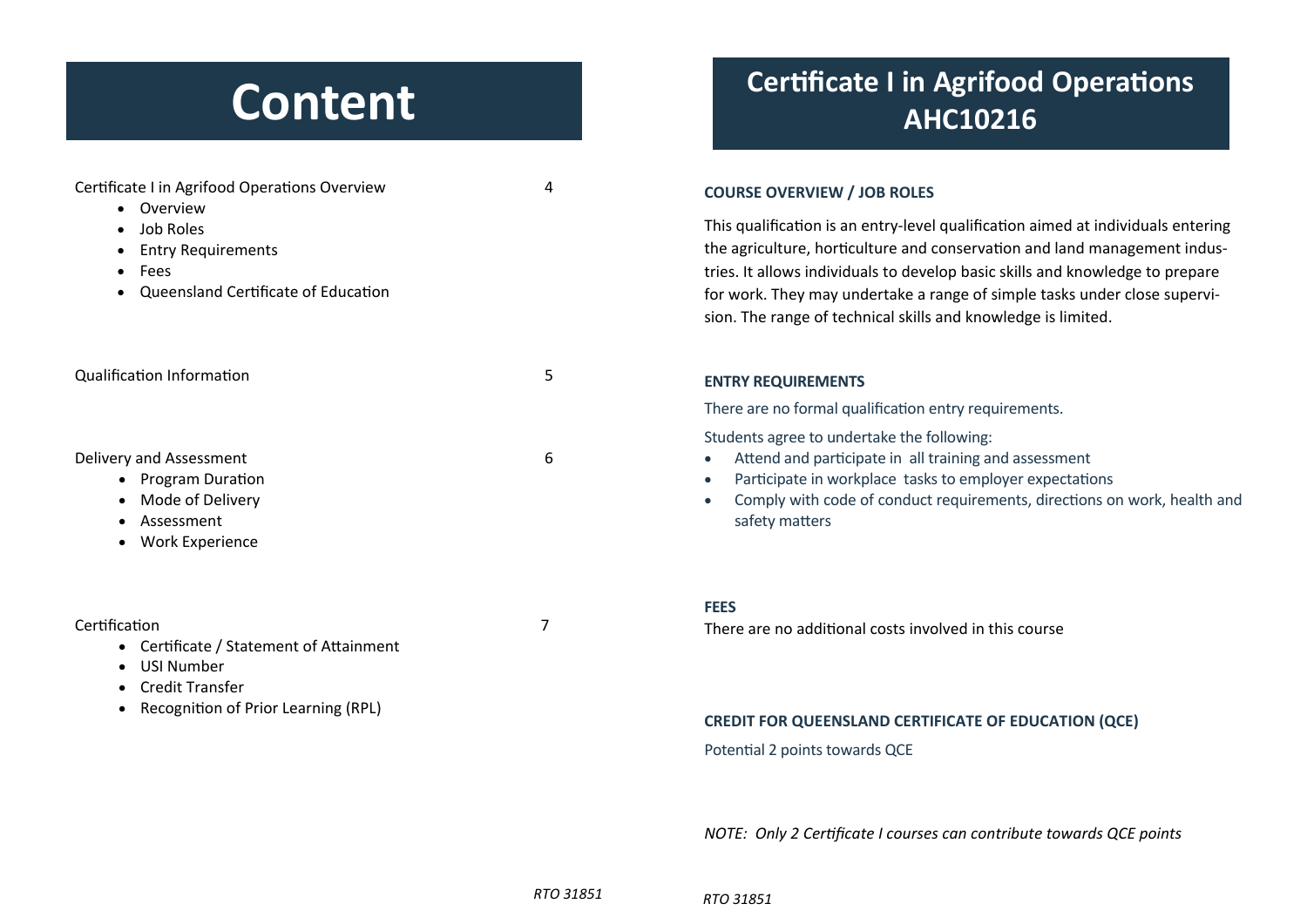# **Qualification**

Seton College will be the Registered Training Organisation for this course. The course will be delivered as a stand-alone VET certificate course delivered by qualified teachers at the school.

The course has been developed to be delivered over two semesters, commencing in Year 11 or 12. Students are required to complete 2 core units and 4 elective units.

| <b>National Code</b> | <b>Unit of Competency Title</b>    | Core/<br><b>Elective</b> |
|----------------------|------------------------------------|--------------------------|
| AHCOHS101            | <b>Work Safely</b>                 | Core                     |
| AHDWRK101            | Maintain the Workplace             | Core                     |
| AHCCHM101            | Follow basic chemical safety rules | Elective                 |
| AHCLSC101            | Support Landscape Work             | Elective                 |
| AHCIRF101            | <b>Support Irrigation Work</b>     | Elective                 |
| AHCPGS101            | <b>Support Gardening Work</b>      | Flective                 |

The units of competency <sup>o</sup>ffered in this course are as follows:

*Correct at time of publication but subject to change* 

#### *FURTHER INFORMATION:*

https://training.gov.au/Training/Details/AHC10216

### **Delivery and Assessment**

#### **Program Duration**

Course will be delivered over 1 year via 4 <sup>x</sup> 46 min lessons

#### **Mode of Delivery**

A range of delivery modes will be used during the teaching and learn‐ ing of this qualification. These include:

- $\bullet$ face‐to‐face instrucƟon
- $\bullet$ work‐based learning (simulated)
- $\bullet$ guided learning
- $\bullet$ online training

#### **Assessment**

**Competency based** means the consistent application of knowledge and skill to the standard of performance required in the workplace. It embodies the ability to transfer and apply skills and knowledge to new situations and environments.

#### **Assessment will consist of**

- $\bullet$ Observations—observation of workplace activities
- $\bullet$ Questioning-oral, written
- $\bullet$ PracƟcal tasks
- $\bullet$  Supplementary Evidence—supervisor reports, employer References

Students will sign an assessment agreement prior to completing assessment in each module/project. A student's email address provides the same acknowledgement as a written signature.

#### **Work Placement**

Although not mandatory, students are encouraged to undertake work experience through the work experience program for one term (1 day per week)

*RTO 31851*